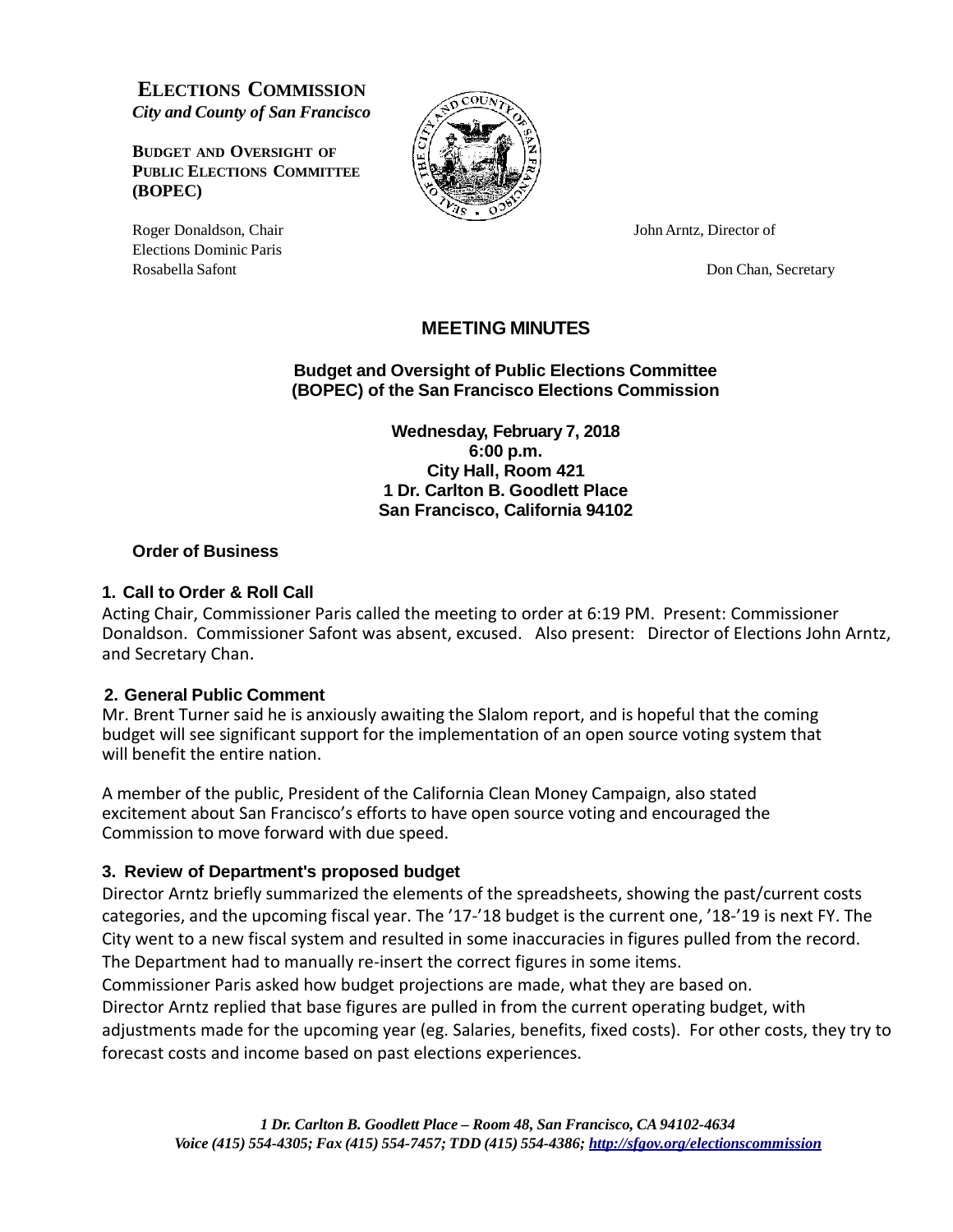Commissioner Donaldson asked what the '17-'18 budget was. (\$16.5 million). He asked where the \$2 million set for the interim voting system shows in the budget documents. (Under Professional Services).

Commissioner Paris asked why there was a slight decrease in that line item for FY '19-'20). (Essentially, the cost of two election systems will be covered in this year, so the future year budget will not have that expense listed)

Is there an item for developing the new voting system? (Not in the Department's budget. It could show up in the Department's general fund budget, but probably will go through the COIT budget.)

President Donaldson asked to have the process for funding the new voting system explained so the Commission can be prepared to act to prevent a gap in funding and interruption of progress toward open source voting. Director Arntz said that the Mayor's Office would have to review the business case (Slalom report) and decide if it was a fundable project and to what extent. While it appears as one of COIT's primary interest as a city wide project, there is no set amount allocated for it as yet. Slalom is reworking their report, based on comments they received as of January 26, but haven't said when they will complete it.

President Donaldson asked if there was an urgency to have the report? The Department's budget is due in the Mayor's Office February 21. He is not aware of when COIT's budget is completed.

There was a short explanation of how the City's budget is arrived at, in answer to the question of whether there was an avenue to obtain additional funds if the Department's budget somehow became short.

What is the cost of the Remote Accessible Voting system? (\$100,000 for a 2 year contract. It is being finalized now; essentially a software license).

What part of the reimbursement from SFUSD will cover this? (\$160,000 of the expected \$421,000 will go for implementing Prop N. The city may do outreach in this regards but the Department doesn't know if that will be further reimbursed by SFUSD or the City will bear the costs.)

Is the cover letter to Director Arntz's budget report directed to the Committee/Commission? (It is also for the Mayor's Office.) President Donaldson suggested specifically mentioning the piece for Prop N.

# Public Comment

A member of the public asked if the Mayor's Office approved going forward with the voting system, would they add that money to the Department or Coit's budget? (Not sure.) What role will the Committee play in requesting funds for the voting system? Commissioner Paris explained that the Commission does not directly nor indirectly manage the Department's budget. President Donaldson suggested putting an item on the full Commission agenda to write a letter requesting the Mayor fully fund the Department's budget so the open source voting project can move ahead.

*1 Dr. Carlton B. Goodlett Place – Room 48, San Francisco, CA94102-4634 Voice (415) 554-4305; Fax (415) 554-7457; TDD (415) 554-4386; <http://sfgov.org/electionscommission>*